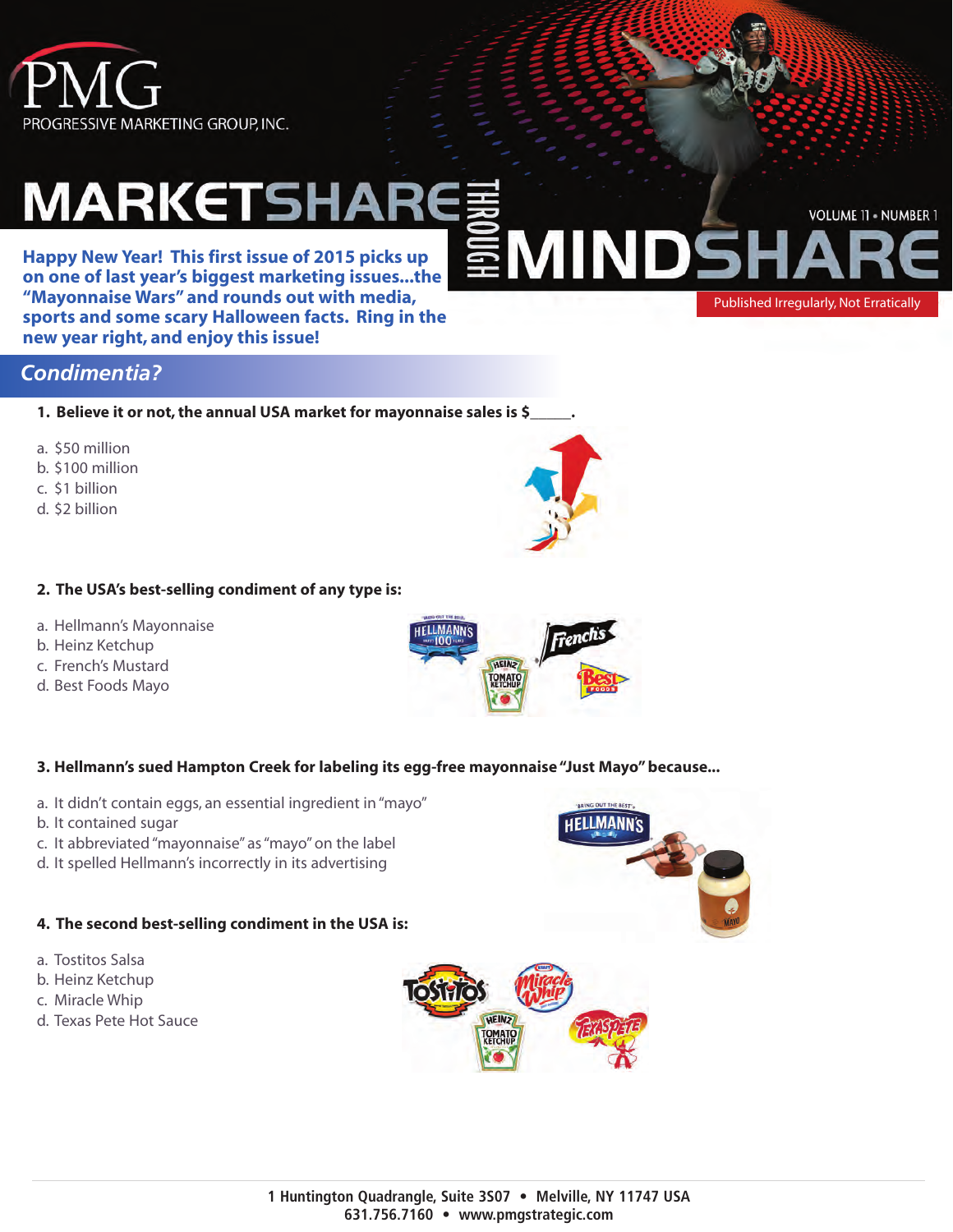### **MARKETSHARE THROUGH MINDSHARE**

#### **5. Mayonnaise dwarfs other condiments in USA sales. Which condiment ranks second with \$764 million in sales?**

- a. Mustard
- b. Salsa
- c. Ketchup
- d. Barbecue sauce

### *Boo! Halloween Is Big Business!*

MARKETING GROUP, INC.

**Just how much do Americans spend on costumes of ghouls, goblins and ghosts? You'll be surprised if not scared.**

- **6. USA Halloween spending in 2014, including candy, costumes and decorations, totaled:**
- a. \$3 billion
- b. \$5.5 billion
- c. \$7.4 billion
- d. \$10.6 billion
- **7. How about sales of pet costumes in 2014? (Yes, hamster habits, doggie duds and kitten clogs.)**
- a. \$25 million
- b. \$50 million
- c. \$70 million
- d. \$350 million
- **8. How about annual sales of Halloween candy? This is scary!**
- a. \$150 million
- b. \$300 million
- c. \$1 billion
- d. \$2.5 billion

#### *Media*

#### **9. The highest grossing movie of 2014 with \$335+ million in sales was:**

- a. *Transformers: Age of Extinction*
- b. *Godzilla*
- c. *Guardians of the Galaxy*
- d. *Maleficent*







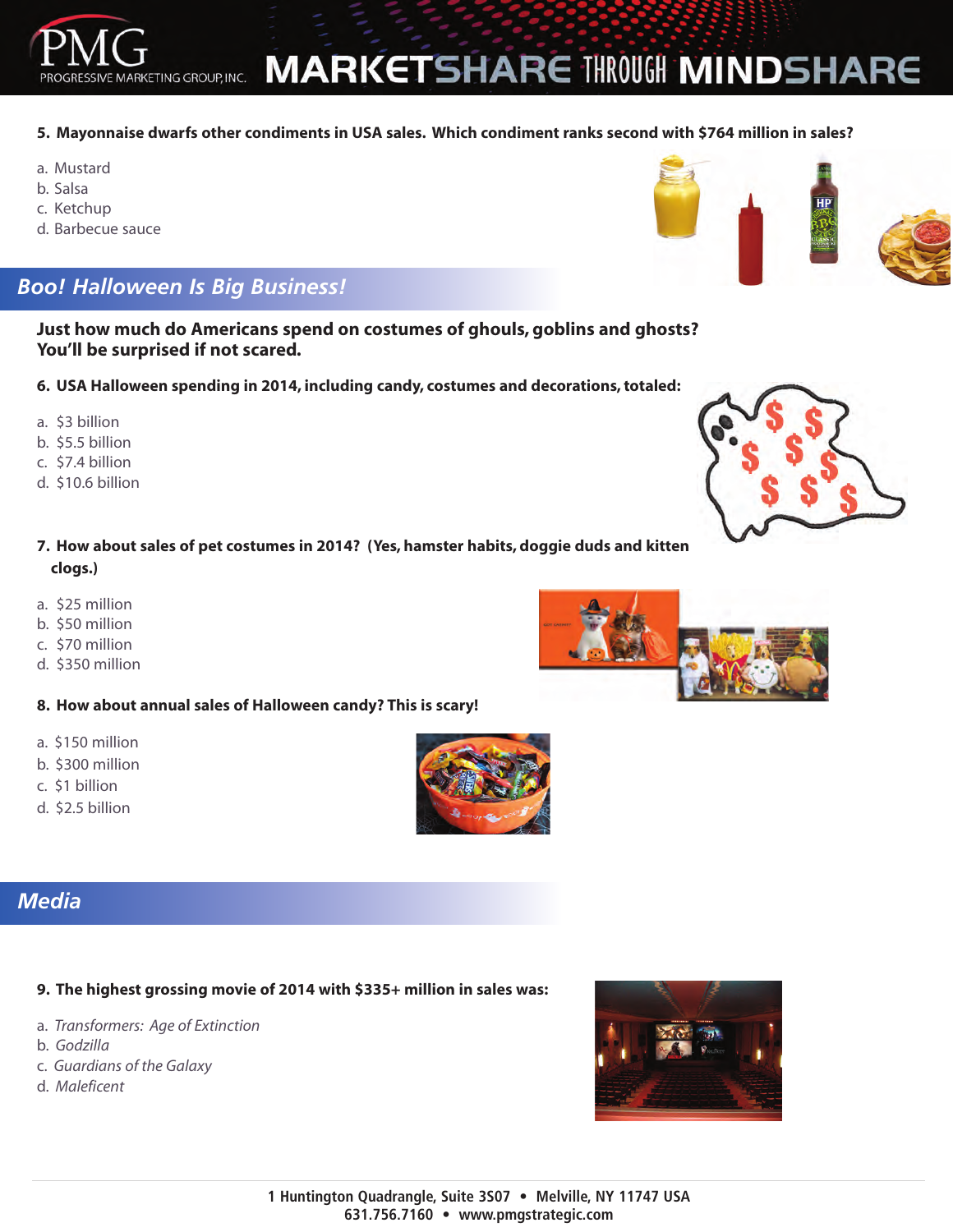### **MARKETSHARE THROUGH MINDSHARE**

#### **10. The USA's most watched TV series with an average of 23+ million viewers was:**

a. *Two and A Half Men*

MARKETING GROUP, INC.

- b. *The Walking Dead*
- c. *The Big Bang Theory*
- d. *NCIS*



**11. In 2014, the number of regular USA-market digital radio listeners hit a new high with \_\_\_\_listeners.**

- a. 112.9 million
- b. 158.8 million
- c, 175.8 million
- d. 183.4 million



#### *Truckin'*

#### **12. The USA leader in pickup truck sales in 2014 (and for the last 37 consecutive years) is:**

- a. Ford
- b. GM
- c, Dodge
- d. Nissan



#### **13. In a risky and revolutionary move, some new trucks in 2015 will be made largely of:**

- a. Composite materials
- b. Aluminum
- c. Plastics
- d. Galvanized iron

#### *Sports & Leisure*

#### **14. In 2014, Major League Baseball's total paid attendance was down slightly but still reached:**

- a. 43 million
- b. 53 million
- c. 73 million
- d. 103 million





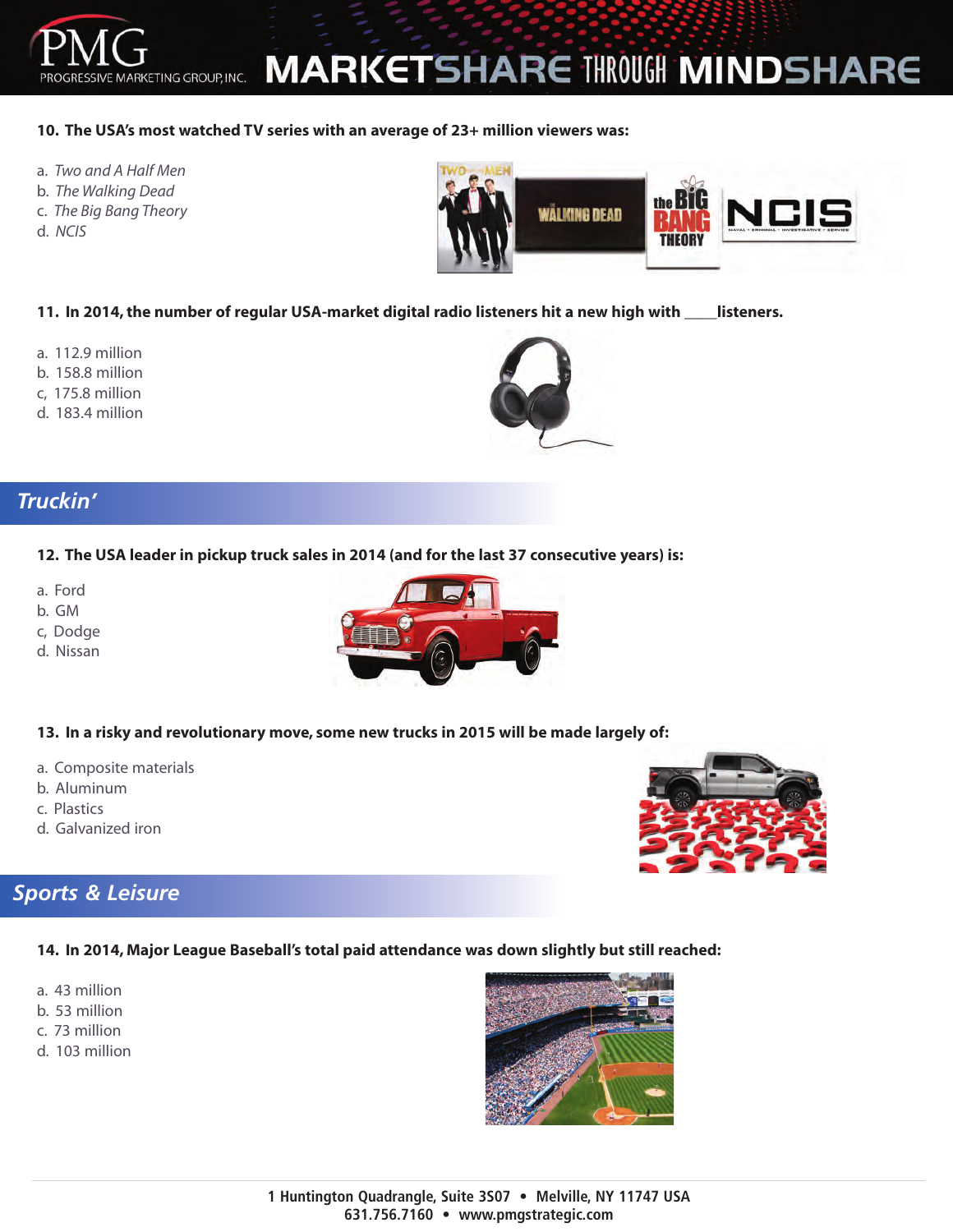

**1 Huntington Quadrangle, Suite 3S07 • Melville, NY 11747 USA 631.756.7160 • www.pmgstrategic.com**

#### *Congratulations to:*

• **The NSWCA!** The Nassau Suffolk Water Commissioners' Association recently elected a new board for the 2015 term, including Thomas P. Hand of the Massapequa Water District, who succeeds outgoing President Howard Abbondondelo of the Albertson Water District, 1st Vice President Raymond J.

Averna, 2nd Vice President Andrew N. Bader, Secretary Vincent Abbatiello and Treasurer Karl M. Schweitzer, a past NSWCA president. www.nswcawater.org. Congratulations to all!

**• CSI Makes The Scene**. CSI has launched PerfectFit™, a new product engineered to fit the evolving painting storage requirements of private individual and corporate collections, conservation labs and historic houses alike. Need storage for your Rembrandts, Picassos and Matisses? PerfectFit<sup>™</sup> is the perfect solution. www.csistorage.com. Logo design by Adam Strickland.

**• Anti3 Protect Series** as they recently launched their product line of **Organic Body Wash, Foam Sanitizer, Equipment Spray, Laundry Detergent** and **Disinfecting Concentrate**. Designed to *Cleanse, Defend* and *Prevent*, Anti3 Protect Series is formulated for today's athletes. Providing the ultimate protection against skin infections and keeping people safe from potentially harmful environments. PMG collaborated with Chris Ferrara and Dean Spinato of Anti3 Protect Series to develop the new identity along with the new package design. For more information about Anti3, visit: .anti3protectseries.com.

• Congratulations to all at the **Huntington Fire Department**. The Department's 1921 American LaFrance pumper, in service from 1922 until the late 1940s, has been returned. Look for the beautiful museum piece at parades in 2015.

## **MARKETSHARE THROUGH MINDSHARE**

#### **15. In 2013-2014 college hoops, which school led all others with an average attendance of 26,000?**

- a. North Carolina
- b. Louisville
- c. Kentucky
- d. Syracuse

a. 21 million b. 12 million c. 80 million d. 42 million SNBA











**TM**